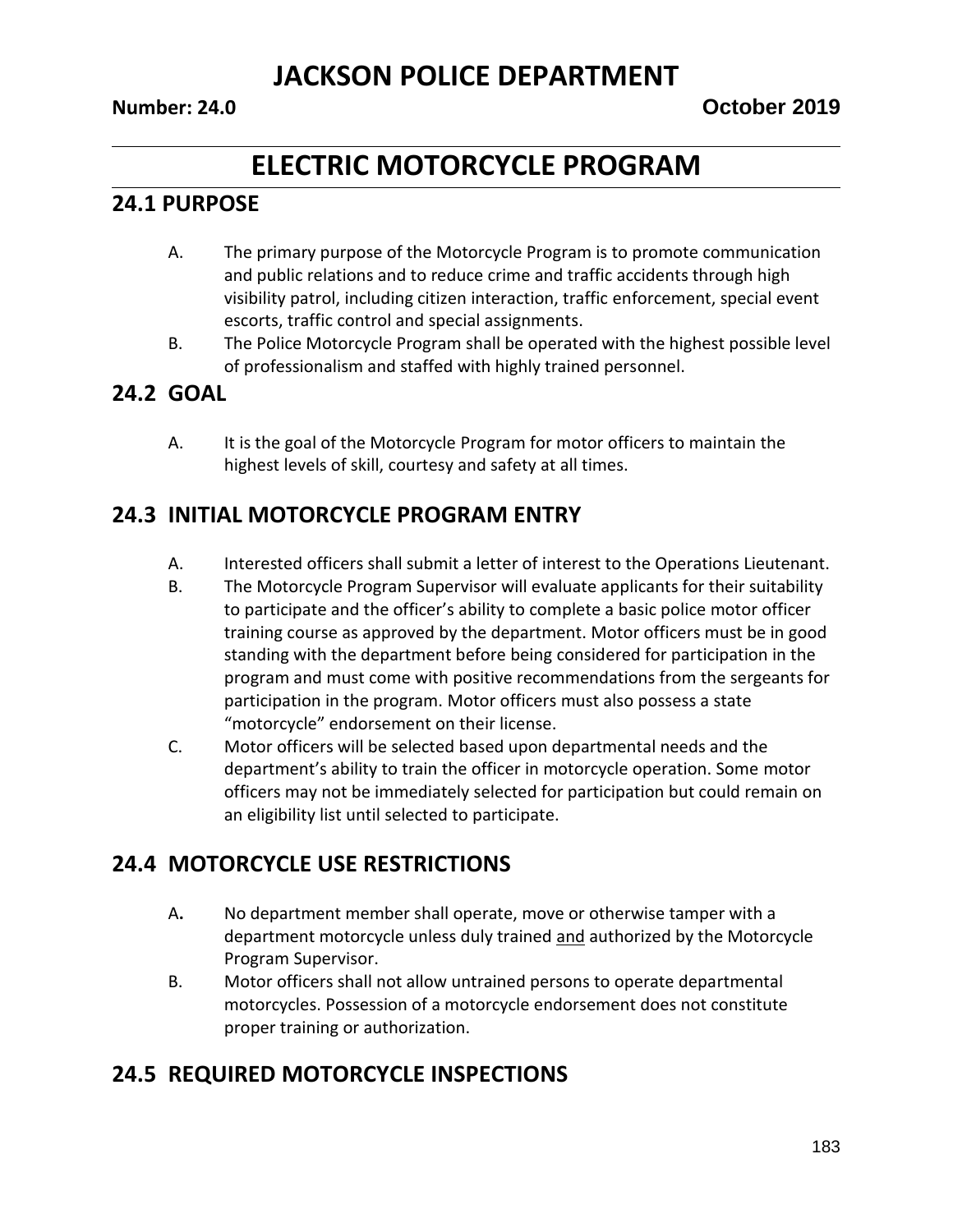# **ELECTRIC MOTORCYCLE PROGRAM**

- A. Prior to and following each patrol, motor officers shall inspect their assigned motorcycle for cleanliness and proper mechanical function, in accordance with their training.
- B. Any damage discovered, or malfunction shall immediately be reported to a supervisor.
- C. The motor officer assigned to the motorcycle shall report the need for any service that may create a safety concern and shall not use the motorcycle if found to be defective.
- D. The Motorcycle Program Supervisor or his/her designee shall conduct a monthly inspection of all motorcycles, utilizing a Motorcycle Inspection form.

### **24.6 GENERAL MAINTENANCE AND CLEANING**

- A. Scheduled Maintenance It shall be the responsibility of each motor officer to inform the Motorcycle Program Supervisor when necessary maintenance is due for the motorcycle.
	- 1. The Motorcycle Program Supervisor and the TOJ Fleet Manager or his/her designee shall arrange for the required service as needed.
	- 2. The TOJ Fleet Manager or his/her designee shall maintain a record of maintenance, service and other mechanical duties performed on each motorcycle.
- B. Daily Cleaning
	- 1. Every effort shall be made to ensure the motorcycles are clean before being placed into service.
	- 2. Cleaning supplies will be made available and stored in a designated locker in the police parking garage
	- 3. All motors shall be left plugged in to re-charge the battery when not in use.
- C. Recharging
	- 1. **At the end of each shift, the motorcycle shall be plugged in to a charging outlet at a designated location with the police parking garage.**
	- 2. The charging cord for the motorcycle shall be stored at all times with the vehicle.

### **24.7 TOWING AND/OR TRANSPORT OF MOTORCYCLES**

- A. Motorcycles shall be towed by the wrecker service under contract with the designated tow company.
- B. The wrecker service shall be notified that a motorcycle is "out of service" and only a flatbed or other wrecker capable of towing a motorcycle may be utilized.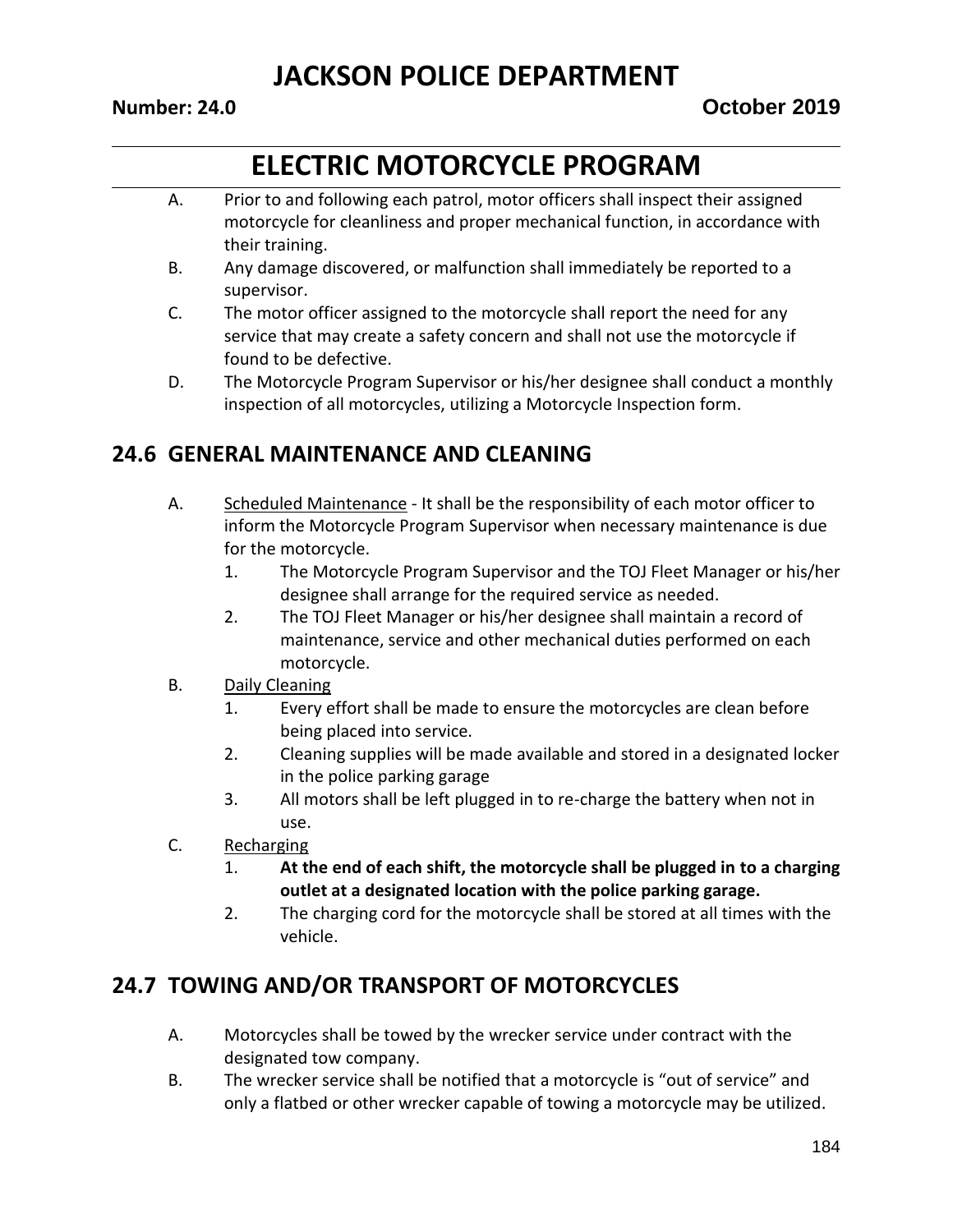# **ELECTRIC MOTORCYCLE PROGRAM**

- C. The Department may authorize the use of a "motorcycle trailer" if one is available.
	- 1. The motorcycle trailer may be utilized only by personnel trained in its use, including proficiency in safely and properly tying down of the motorcycle.
	- 2. The Motorcycle Program Coordinator shall maintain a record of individuals authorized to operate or use a motorcycle trailer.

### **24.8 REQUIRED GEAR AND EQUIPMENT**

- A. Protective Equipment- Motor officers shall wear the following protective equipment at all times while on motorcycle duty:
	- 1. Helmet
	- 2. Safety glasses or visor mounted protection
	- 3. Gloves
	- 4. Duty boots, no shoes.
- B. Secondary Hat Motor officers may wear issued department baseball style cap as a secondary hat while outside for extended periods of time during the course of special details, accidents, etc., when wearing a helmet is not practical. The helmet should not be worn except while operating the motorcycle and during traffic stops. Otherwise the baseball style cap shall be worn when not in the immediate vicinity of the motorcycle.
- C. Necessary Equipment Motor officers shall ensure that their assigned motorcycle is equipped at all time with the following items:
	- 1. Flashlight
	- 2. Jacket
	- 3. LIDAR
	- 4. First aid kit
	- 5. Clipboard with supply of necessary forms
	- 6. Ticket book and Statute/Ordinance reference guide
	- 7. These items should be distributed between the two saddle bags keeping in mind the necessity of keeping the motorcycle "in balance" as much as possible.

### **24.9 MOTORCYCLE CALL NUMBERS**

A. In order to avoid confusion between the motor units and patrol cars, the Jackson Police Department shall advise the on-duty dispatcher of their status as a motor's officer. This will assist the dispatch center in filtering the types of calls appropriate for a motor officer to respond to.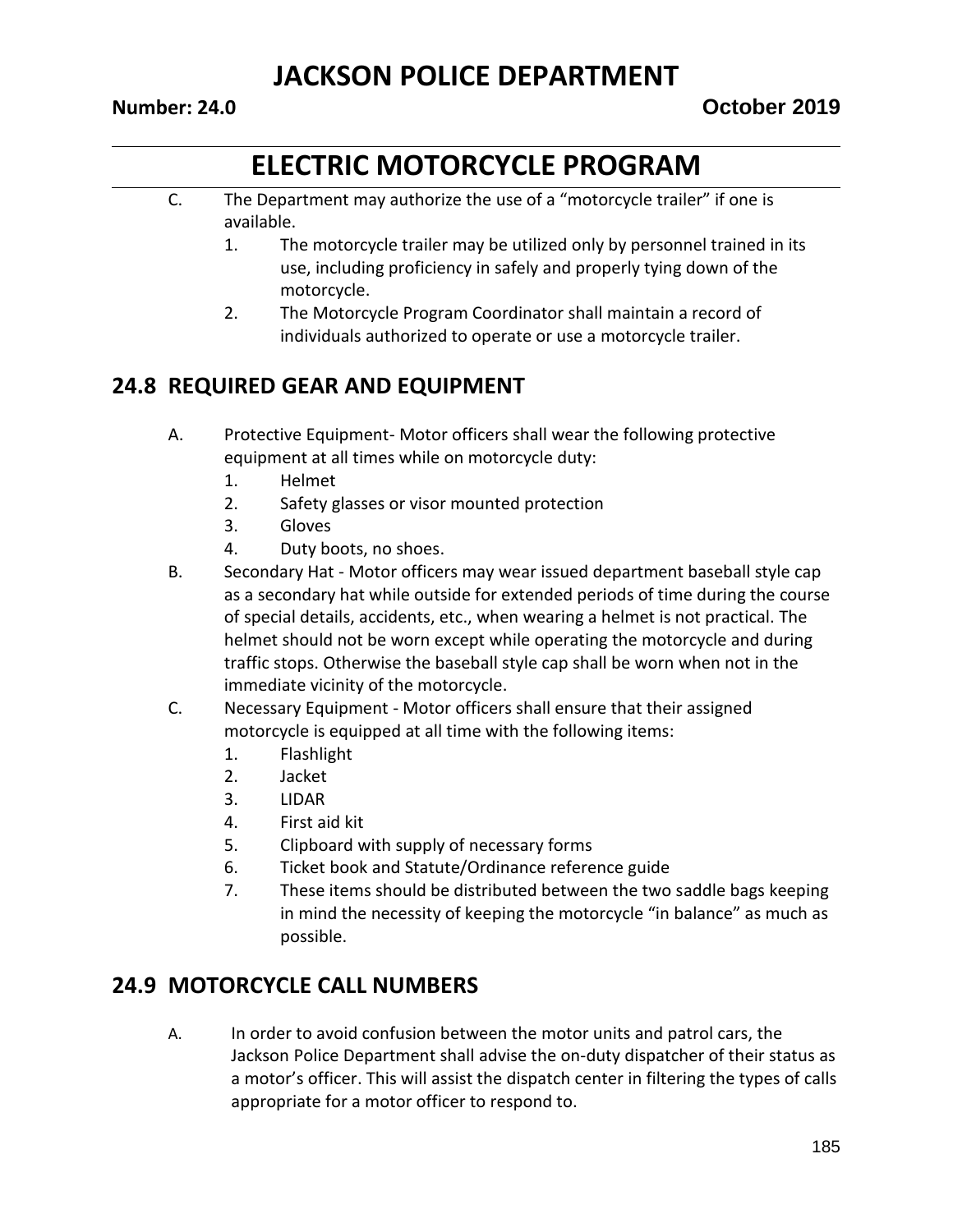# **ELECTRIC MOTORCYCLE PROGRAM**

#### **24.10 ASSIGNMENTS**

- A. Motor officers will be assigned by the supervisor of the day as appropriate.
	- 1. Motor officers may be assigned to an area, special detail, or as a traffic enforcement unit at the discretion of the shift supervisor.
	- 2. Motor officers may be assigned to patrol duties.

#### **24.11 HEALTH RESTRICTIONS**

- A. Should a motor officer become aware of any health condition, which may adversely affect his/her safe operation of a motorcycle, he/she shall immediately:
	- 1. Notify the duty supervisor.
	- 2. Discontinue operation of the motorcycle.
- B. The motor officer shall not be allowed to operate a department motorcycle again until **both** of the following criteria are met:
	- 1. An approved physician has cleared the motor officer (a doctor's note shall be required to resume duty).
	- 2. The Operations Lieutenant has authorized the motor officer to resume active status within the motorcycle unit.

### **24.12 WEATHER**

- A. The Department recognizes that weather conditions may affect the ability to perform police duties on a motorcycle. Therefore, the following weather related guidelines are established:
	- 1. Temperature Outdoor temperatures below 40 degrees or above 90 degrees Fahrenheit may cause discomfort or additional fatigue when riding a motorcycle, particularly at higher temperatures. Motor officers shall not be permitted to ride motorcycles when outdoor temperatures are outside this range.
	- 2. Inclement Weather During inclement weather (such as storms, heavy rain, lighting, high winds, snow, ice etc.) it shall be mandatory to discontinue motorcycle patrol and return to vehicle patrol.
		- a. In the event of a sudden and severe weather event the motor officer should take immediate cover at the nearest safe location and not resume use of the motorcycle until safe to do so.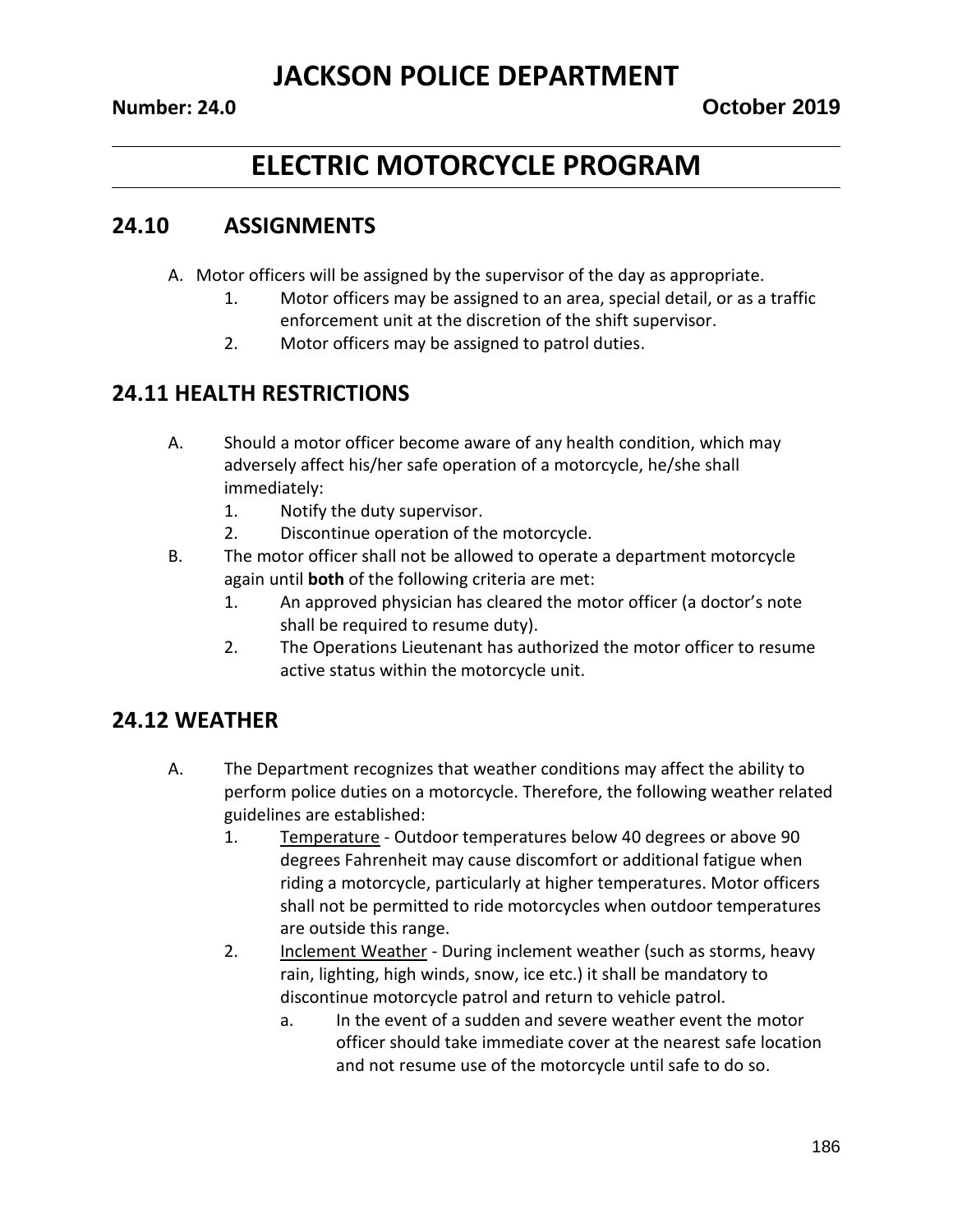# **ELECTRIC MOTORCYCLE PROGRAM**

b. Motor officers shall be reassigned to vehicle patrol or other duties until the weather improves and becomes safe to continue.

#### **24.13 ROAD SUPERVISION**

A. Shift supervisors should conduct road supervision to monitor activities of motor officers while they are on duty.

#### **24.14 TRAFFIC ENFORCEMENT**

- A. **Police motorcycles are NOT high-speed enforcement vehicles.**
- B. Motor officers are expected to enforce traffic and criminal violations, take accident and other types of reports, and perform the patrol duties inherent with patrol assignments.
- C. In as much as motorcycles do not provide the protection afforded full-size patrol cars, consideration must be given to the timing and location of contemplated enforcement actions, such as busy roadways where it would be unsafe to stop a motorist. **Motor officer Safety is paramount during any enforcement effort.**
	- 1. If a motor officer is stopping a vehicle where there is a high probability of arrest, (DWUI, Suspended driver, Warrants, etc.) a police patrol vehicle should be dispatched to assist as soon as possible.
	- 2. Motor officers shall not engage in solo traffic enforcement on excessively busy roadways where it would be unsafe to do so.
	- 3. When riding in pairs, it is necessary to designate a "primary" motor officer.
		- a. It is the role of the primary motor officer to call out the details of the ride.
		- b. Use hand signals with loud and clear directions to facilitate the safe operation on the motors traveling in tandem.
		- c. The motor officers shall decide beforehand who shall be the primary motor officer.
		- d. The secondary motor officer shall be mindful of the primary motor officer's direction unless extreme exigent circumstances arise which require the secondary motor officer to address an immediate area of concern or emergency.
		- e. When conducting speed enforcement it is recommended that one motor officer measure the speed and the second motor officer effect the traffic stop or work in tandem with patrol vehicles.

#### **24.15 USE OF SPEED MEASURING DEVICES**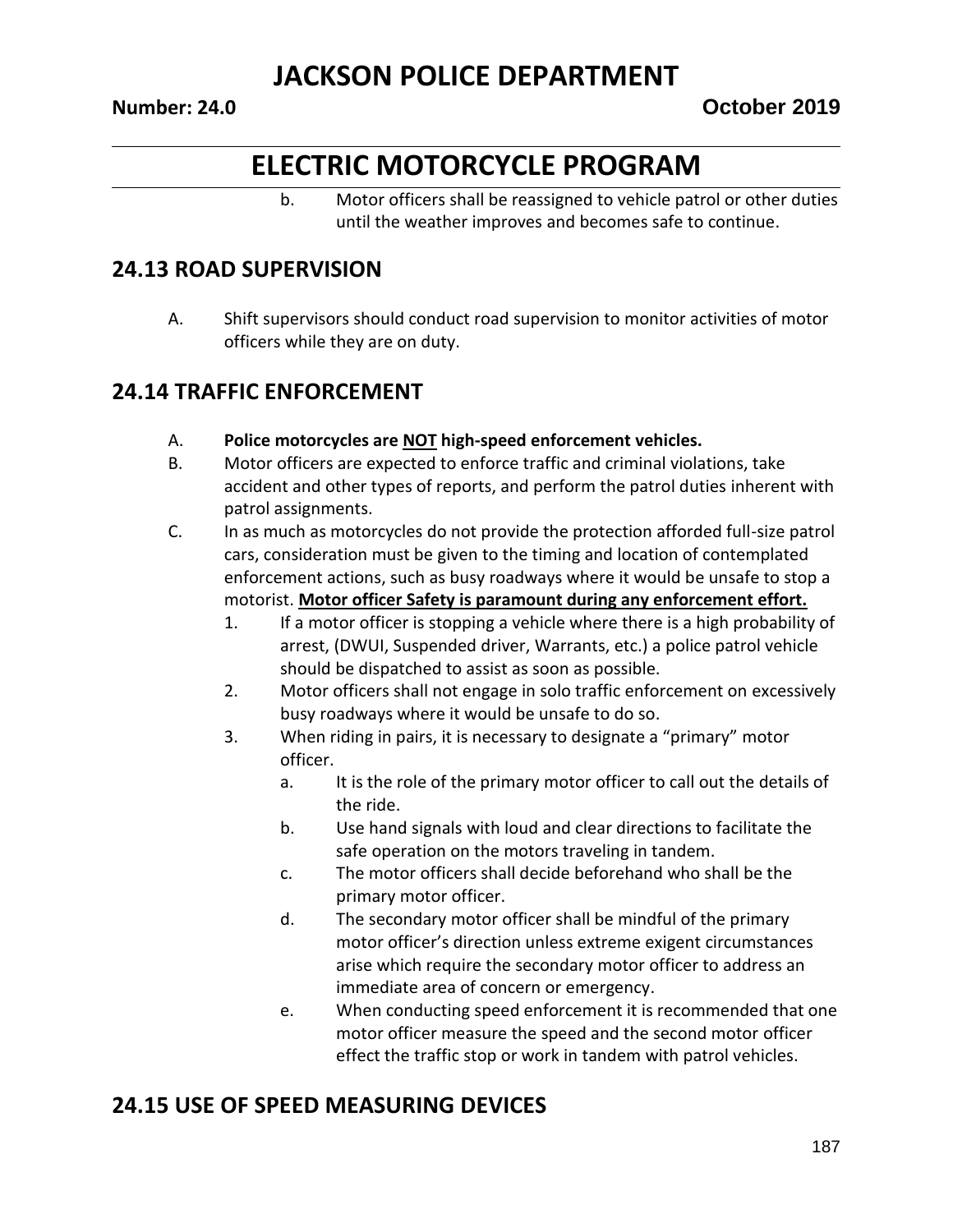# **ELECTRIC MOTORCYCLE PROGRAM**

- A. Motorcycles may be equipped with speed measuring devices for traffic safety enforcement.
- B. Motor officers may use the devices in conjunction with a second motor officer or a patrol car.
- C. Due care and diligence shall be maintained when motor officers are utilizing this equipment during motorcycle operation.
- D. Motor officers shall use good discretion and judgment in working traffic enforcement and not over enforce any particular zone or street but only work an area long enough to correct poor driving situations or until the problem is remedied.

### **24.16 VEHICLE PURSUITS AND GENERAL OPERATION**

- A. Motor units are NOT authorized to participate in vehicle pursuits due to safety concerns for the motor officer.
- B. Motor officers shall NOT ride the motorcycle off-road, cross over curbs, through standing water, in muddy conditions, or when it is likely that icy may be forming on the roadways unless absolutely necessary to do so.
- C. Motor officers shall promote the program from a community policing perspective and work to build trusting relationships with the motoring public. Special consideration must be given to prevent unwanted public relations concerns. Motor officers should help promote the program by advising citizens of the benefits of a 100% electric patrol vehicle with operational costs estimated at 1¢ per mile of operation.
- D. Motor officers shall not ride the motorcycle in a careless or reckless manner under any circumstances or at speeds that would be considered careless or reckless.
- E. Passengers are NOT authorized to be transported on motorcycles.
- F. The headlight on the motorcycle shall be utilized at all times during operation unless being utilized for an assignment that requires a stealth approach and preapproved by the supervisor in charge of the assignment.
- G. Officers shall utilize body mounted/ and or motorcycle mounted cameras during traffic stops while working motorcycle patrol.
- H. Motorcycle helmets issued to the officer shall be kept in good working order/condition and accompany the officer when leaving the immediate vicinity of the motorcycle.
- I. Motorcycle officers are expected to obey all vehicle related policies and procedures of the police department, as well as Wyoming State traffic laws and local ordinances.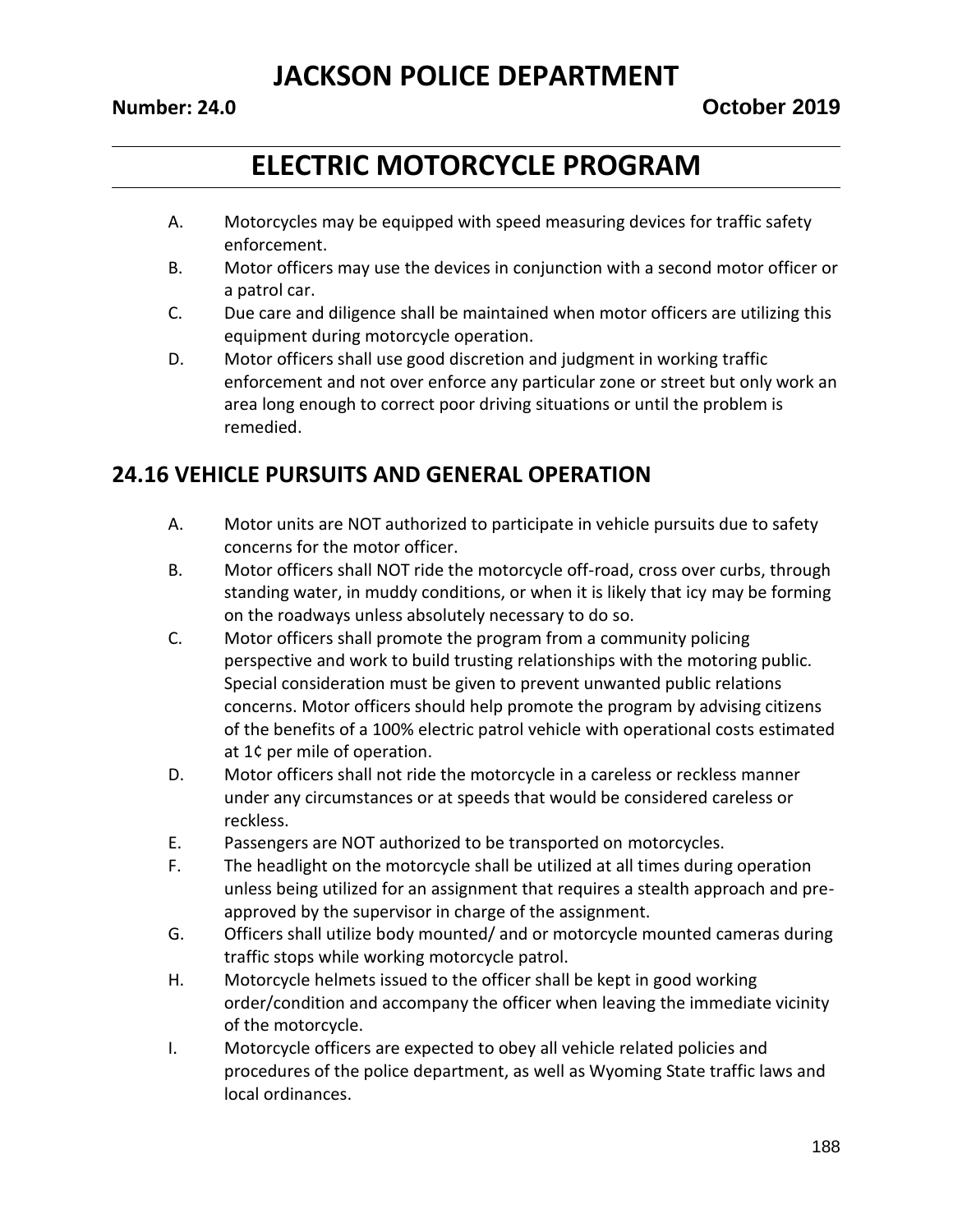# **ELECTRIC MOTORCYCLE PROGRAM**

#### **24.17 TRAINING**

- A. Motor officers must pass a Department approved training course. Motor officers must pass with a minimum score of 75% or higher.
- B. Motor officers shall be required to attend and complete a refresher training every year conducted by a current department instructor(s).
	- 1. Refresher training shall consist of completing a department approved course of 4 hours or more, as established by the Motorcycle Instructor.
	- 2. The refresher training shall take place in the spring season, no later than May 31<sup>st</sup>, at the direction of the Motorcycle Program Supervisor.
	- 3. Motor officers who do not complete the refresher training shall be placed on "inactive status."
	- 4. Motor officers on "inactive status" shall not be allowed to resume motor duty until completion of the refresher training, and approval of the Operations Lieutenant.
- C. Motor officers must maintain a high degree of skill; therefore the Motorcycle Program shall also conduct regular training sessions during the riding season as deemed necessary.
	- 1. Training sessions shall consist of 2 hours of training during the riding season (May 1<sup>st</sup> through September 30<sup>th</sup>).
	- 2. The Motorcycle Program Supervisor shall coordinate the training schedule, with the training to be conducted by the Motorcycle Unit Instructor.
	- 3. Motor officers who fail to meet training requirements or fail to demonstrate an acceptable skill level, shall be placed on "inactive status" until the motor officer demonstrates an acceptable skill level to the Motorcycle Program Supervisor.
	- 4. The Operations Lieutenant shall maintain records of all motorcycle training.

#### **24.18 SAFETY MOTOR OFFICER**

- A. During training, the Motorcycle Program Supervisor or his/her designee shall designate a "Safety Motor Officer."
- B. During training, the Motorcycle Program Supervisor or his/her designee shall designate a "Safety Motor Officer."
- C. The safety motor officer's duties shall consist of, but not be limited to the following: